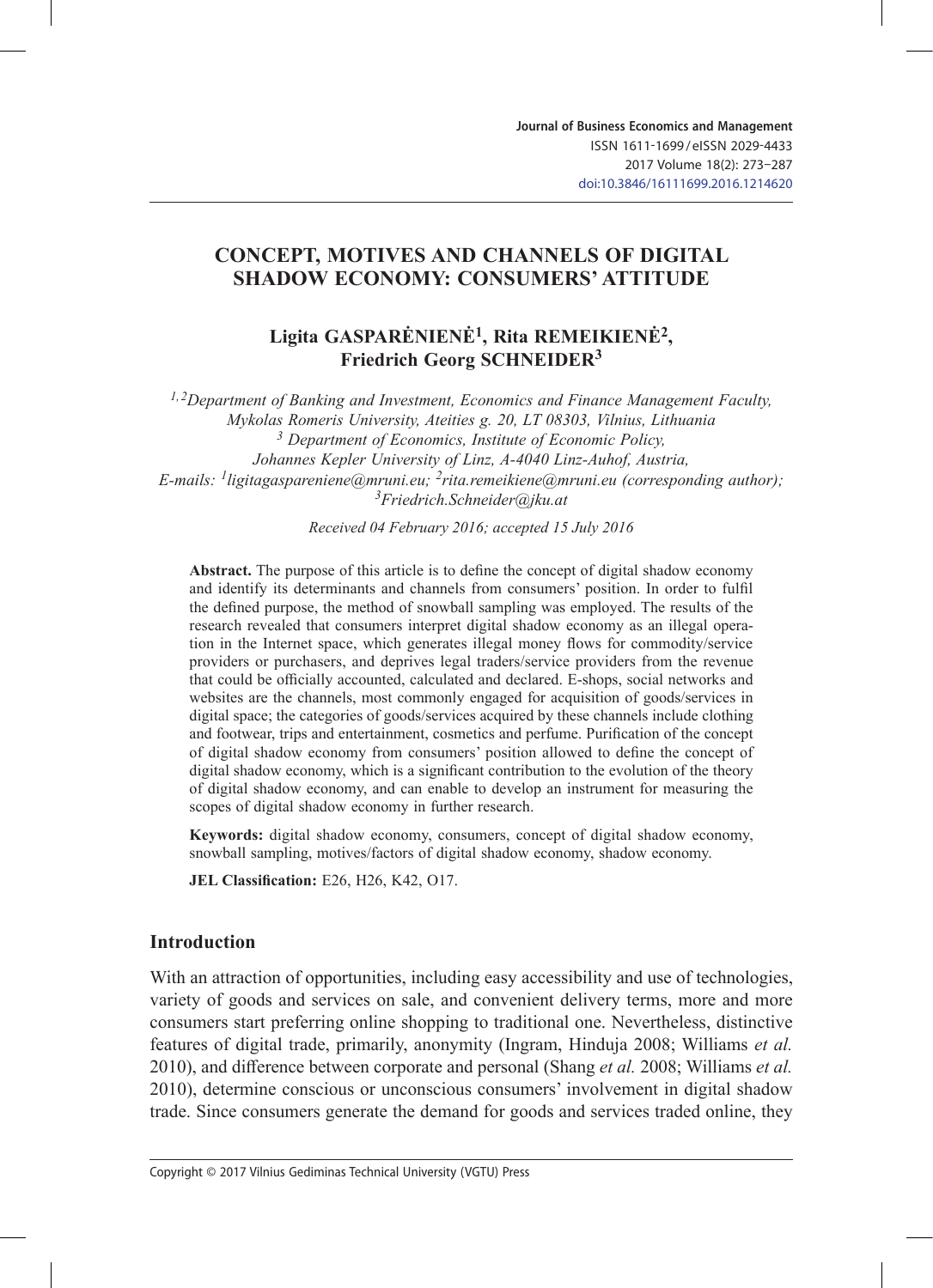can be considered as the main party of digital shadow economy. Hence, in order to develop efficient measures of digital shadow economy prevention, first of all, it is purposeful to research how the consumers, who purchase goods/services online, perceive the phenomenon of digital shadow economy, what determinants generate the demand for acquisition of goods/services from digital shadow markets, and what channels are employed for the order and delivery of goods/services from digital space.

Previous scientific research on the topic of consumers' involvement in digital shadow economy is basically limited with the studies on particular forms (e-fraud – Blackledge, Coyle 2010; Akintoye, Araoye 2011; Vlachos *et al.* 2011; digital piracy – Williams *et al.*  2010; Camarero *et al.* 2014; Yu *et al.* 2015) or determinants (Shang *et al.* 2008; Williams *et al.* 2010; Higgins *et al.* 2008; Yu *et al.* 2015) of consumers' illegal behaviour online. However, the concept, features and channels of digital shadow economy from consumers' position have hardly been analysed in complex. The research of this type would provide a clearer view of what the phenomenon of digital shadow economy refers to from consumers' attitude, and might contribute to the development of the measures of digital shadow economy reduction. Considering the reasons explicated above, this article is aimed at definition of the concept of digital shadow economy and identification of its features and channels from consumers' position. For the fulfilment of the defined aim, the following objectives have been raised: 1) to analyse theoretical concepts and interpretations of digital shadow economy; 2) to review the literature on the features and channels of digital shadow consumption; 3) to select and present the methodology of the research; 4) to introduce the results of the empirical research. The methods of the research include scientific literature analysis and consumer survey based on snowball sampling method.

#### **1. Theoretical concepts of digital shadow economy**

The concept of digital shadow economy can be derived from the concept of shadow economy, which, in its broad sense, refers to unreported revenues earned either from production and sales of legal (not forbidden by legal regulations) goods and services, or from monetary or barter transactions (Schneider, Buehn 2013; Schneider *et al.* 2015). Hence, "shadow economy includes all economic activities that would generally be taxable were they re-ported to the tax authorities" (Schneider, Buehn 2013: 3). Following the general concept of shadow economy, digital shadow economy in its broad sense can be defined as unreported revenues earned in the Internet (e-space, online) either from sales of legal (not forbidden by legal regulations) goods and services, or from monetary transactions completed by employing exceptionally electronic measures of settlement.

As, according to Holz *et al.* (2009), volatility and rapid advance of technologies make understanding of digital shadow economy rather complicated, scientific literature is rich in the variety of different interpretations of digital shadow economy, in accordance with the nature, general purpose or the subjects of this phenomenon. The analysis of the scientific literature has enabled to systematise the terms of digital shadow economy by distinguishing three basic term groups:

– The terms reflecting the nature of digital shadow activities;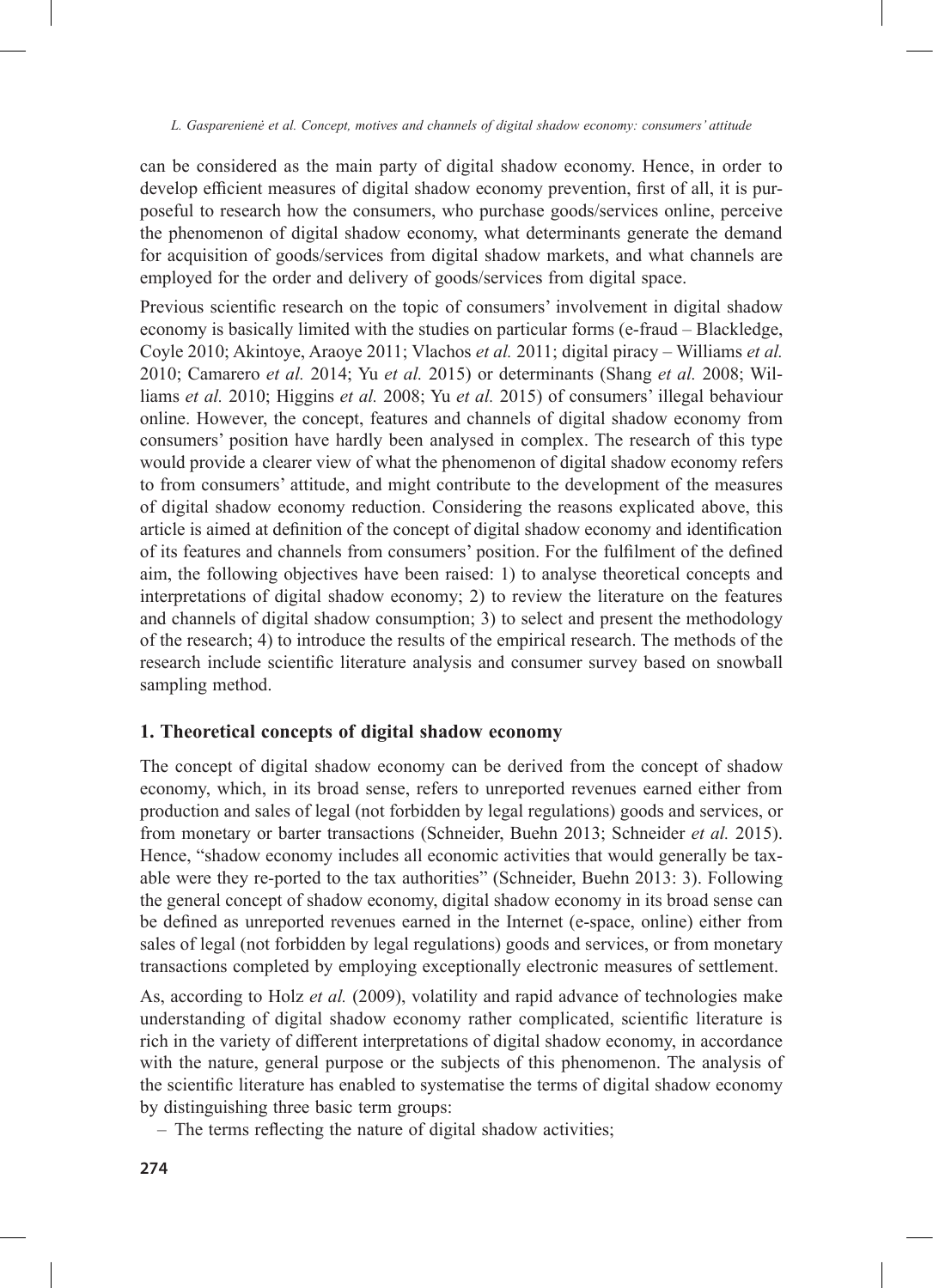- The terms reflecting the role of a supplier as an active subject;
- The terms reflecting the role of a consumer as an active subject.

Since this research is aimed at definition of the concept of digital shadow economy from consumers' position, the terms attributable to the second group will not be discussed further in this article.

In the group of the terms that reflect the nature of digital shadow activities, the term *digital underground economy* refers to hidden (unregistered) profit-driven online business (Moore *et al.* 2009; Herley, Florencio 2010; Yip *et al.* 2012). It slightly differs from the term *illegal digital economy*, which stresses violation of the established legal regulations on digital business rather than a pursuit for profit (Arango, Baldwin-Edwards 2014). The term *unreported digital economy* reveals evasion of tax contributions in digital business (Feige 2007, 2012; Gaertner, Wenig 2012). Finally, the term *digital unrecorded economy* points out circumvention of the defined regulations and requirements on reporting business or trade activities performed in the Internet (Karanfil 2008; Feige, Urban 2008).

In the group of the terms reflecting the role of a consumer as an active subject, the terms of *e-fraud*, *digital piracy* and *dysfunctional consumer behaviour online* can be distinguished. The term *e-fraud* refers to the activities of obtaining money illegally using the Internet (McMillan Dictionary 2015). With reference to Vlachos *et al.* (2011), most of e-fraud cases involve consumers, seeking to purchase particular items (e.g. IT, mobile phones, music and entertainment devices, etc.) online. The term *digital piracy* (or e*-piracy*) is defined as the illegal or unauthorized copying/downloading of particular copyrighted content (Castro *et al.* 2009; Camarero *et al.* 2014). Finally, the term *dysfunctional consumer behaviour online* means consumers' actions in the Internet that violate the generally accepted norms of conduct in trade (Harris, Daunt 2013), for instance, purchasing of a product with the intention to return it for reimbursement, making a fraudulent or illegitimate claim for financial gain, etc. (Vlachos *et al.* 2011; Amasiatu, Shah 2014).

Summarising, it can be stated that digital shadow economy in its general sense refers to illegal, unreported or unrecorded activities online, driven by profit, tax evasion, gain or circumvention of legal regulations. Considering the theoretical interpretations of digital shadow economy, cybercriminal activities should be excluded from the context of the concept of digital shadow economy as they refer to criminal offenses rather than to economy generators. In order to ascertain how the phenomenon of digital shadow economy is perceived by consumers and whether consumers distinguish digital shadow economy from criminal activities in e-space, the following concepts of the analysed phenomenon can be proposed for the empirical research:

- Digital shadow economy is a part of shadow economy, when illegal profit-driven online trade or service provision is performed. The activities of digital shadow economy have the trend to be of repeated or non-repeated nature with or without changing IP addresses/computer networks;
- Digital shadow economy refers to global networks emerging in closed Internet forums and promoting chains of e-crimes, including bank attacks, payment card crimes, identity steals and other Internet intrusions;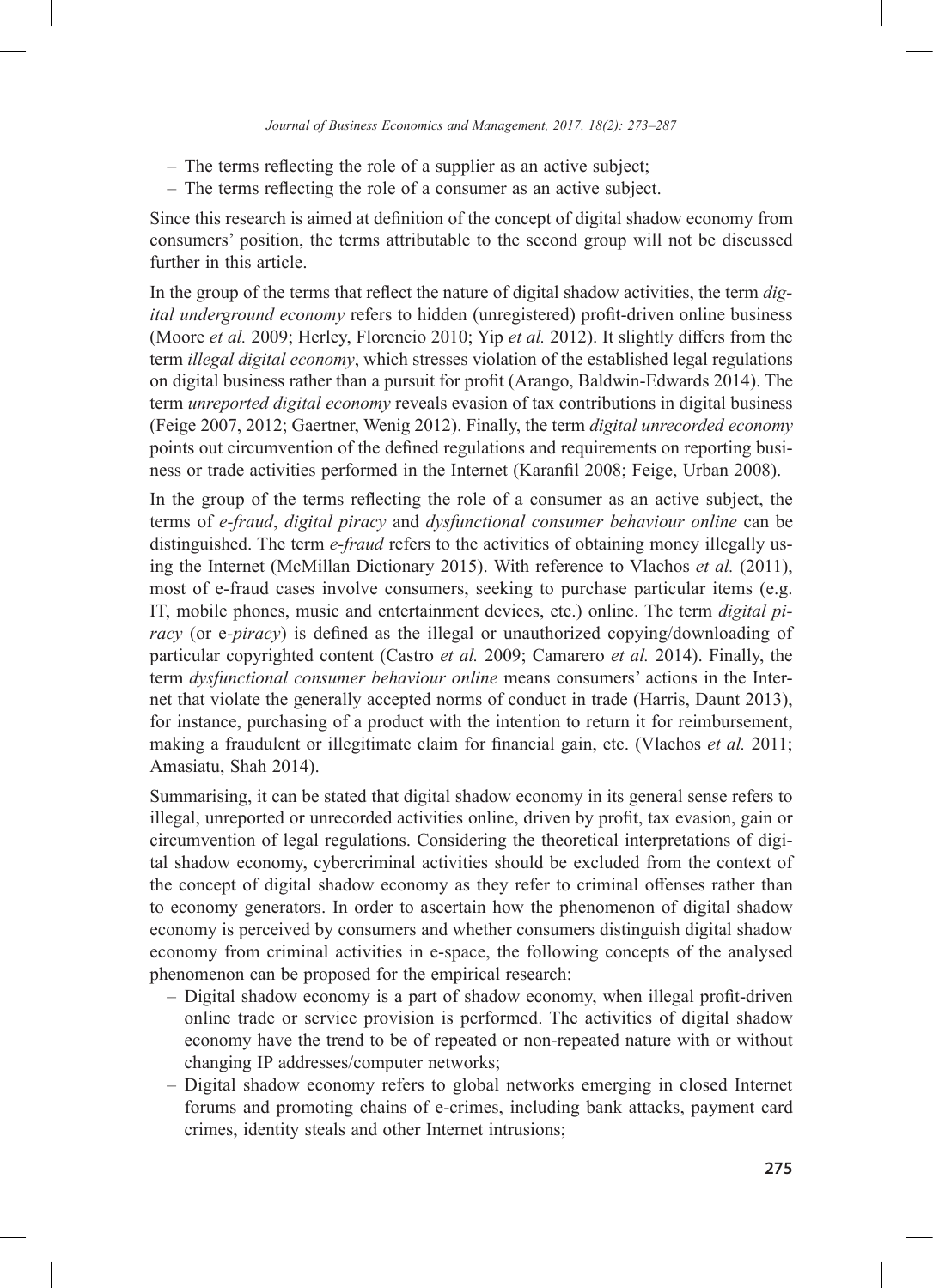- (Un)interrupted, financial gain driven provision of particular commodities or services in the remote space, performed without activity registration and causing damage to an officially registered subject, who provides similar commodities or services;
- Digital shadow economy is an illegal operation in the Internet space, which generates illegal money flows for commodity/service providers or purchasers, and deprives legal traders/service providers from the revenue that could be officially accounted, calculated and declared;
- Digital shadow economy refers to the trade in e-space, performed without paying any taxes to the state budget, excluding purely criminal activities such as drug trafficking, prostitution.

The proposed concepts of digital shadow economy will be presented for consumers' evaluation in order to define the concept of the researched phenomenon from consumers' position.

### **2. The determinants and channels of digital shadow consumption: theoretical background**

The analysis of the scientific literature has revealed that the determinants of acquisition of goods/services from digital shadow markets fall into the groups of macroeconomic, economic, psychological, legal and consumer benefit determinants. In the group of macroeconomic determinants, the experts from Lithuanian Free Market Institute (LFMI) emphasise the significance of the overall macroeconomic situation in the country. It is proposed that increased accessibility of economic activities to physical entities (LFMI 2014), reduction of unemployment rate (Williams *et al.* 2010; LFMI 2014), increased wages (Schneider *et al.* 2010; Putniņš, Sauka 2014; LFMI 2014) as well as promotion of general advancement of the country (including IT advancement) (Ingram, Hinduja 2008; Amasiatu, Shah 2014; Camarero *et al.* 2014) could significantly contribute to reduction of the scope of shadow economy (including digital shadow activities) since these measures would make legal activities more attractive in comparison to illegal ones.

Economic determinants of the demand for acquisition of goods/services from digital shadow markets cover low costs of digital storage, i.e. opportunities for a consumer to obtain a product or service online round-the-clock (Ho, Weinberg 2011; Sirkeci, Magnusdottir 2011), lower price of goods/services sold online in comparison to those sold in traditional shops (Ho, Weinberg 2011; Williams *et al.* 2010; Yu *et al.* 2015) and availability of consumer credits (e.g. short-time bank credits, fast credits) that serve as a source of the necessary funds for consumer purchases (Šukytė 2010; Williams *et al.* 2010).

In the group of psychological determinants, low level of public morale, especially related to tax paying, i.e. low tax morale, is considered as one of the most significant factors that determine entities' involvement in different forms of shadow economy including shadow activities online (Alm, Torgler 2011; Williams 2014; Williams, Horodnic 2015 and others). Low tax morale alongside with low level of public self-consciousness determine social acceptability of illegal activities online within particular social circle or society (Williams 2014; Amasiatu, Shah 2014).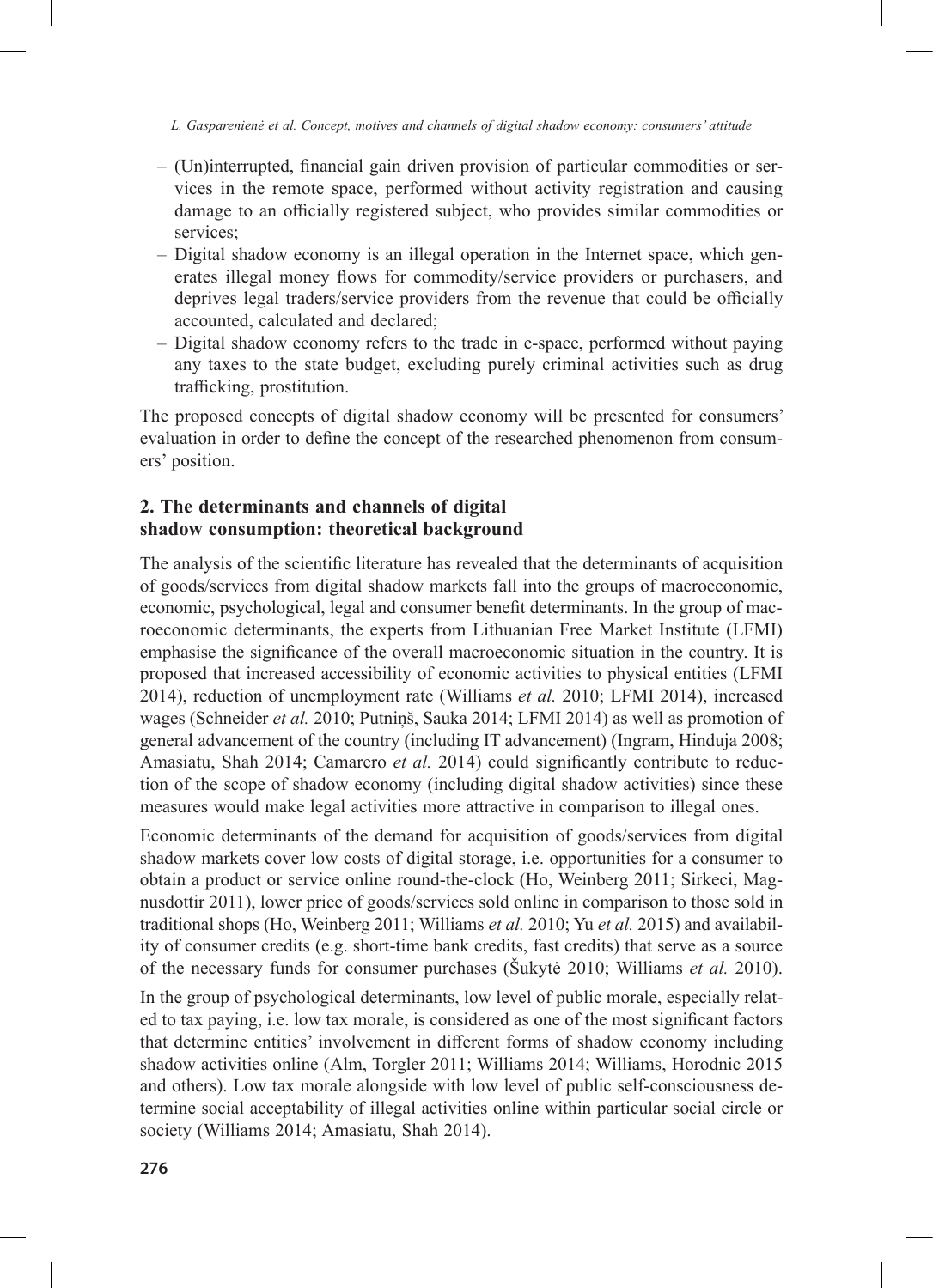Poor measures of illegality discouragement, i.e. low probability of detection of a fact of a purchase obtained from an unregistered juridical or unofficially performing physical entity (Waterman *et al.* 2007; Ho, Weinberg 2011), lack of regulations on cybercrime prevention (Levin *et al.* 2007), insufficiency of the professionals (officials) with cybercrime detection abilities (Waterman *et al.* 2007; Ho, Weinberg 2011; Bossler, Holt 2012) and poor regulation of IT sector (Bossler, Holt 2012; Mayayise, Osunmakinde 2014), also provide a favourable environment for illegal digital trade. Although some recent studies on explanation of shadow economy (Williams *et al.* 2014; Williams, Vorley 2014; Williams, Horodnic 2015) suggest that direct controls are not, as earlier expected, the most important tools of shadow economy combating and prevention (i.e. undeclared economy arises due to the lack of alignment between the codified laws (formal institutions) and social values (informal institutions)), legal determinants of digital shadow economy such as low probability of detection of a fact of a purchase obtained from unregistered juridical or unofficially performing physical entity online, weak legal framework with the lack of regulations preventing illegal activities online, and poor regulation and control of IT sector will be included the empirical research considering the findings of the earlier scientific studies (Levin *et al.* 2007; Waterman *et al.* 2007; Ho, Weinberg 2011; Bossler, Holt 2012; Mayayise, Osunmakinde 2014, etc.).

What concerns the channels of digital shadow consumption, the analysis of the scientific literature has disclosed that engagement of particular channels for acquisition of goods/ services online means exploitation of the remote spaces such as online shops, online service provision websites, social networks (Hafezieh *et al.* 2011; Levi, Williams 2013; Amasiatu, Shah 2014), e-advert and e-auction sites (Vlachos *et al.* 2011; Dion 2011; Smith 2015). Hence, the channels mentioned above will be proposed for consumers' assessment in the empirical part of the research.

Summarising, the determinants of the demand for acquisition of goods/services from digital shadow include *unfavourable macroeconomic situation in the country*, linked to the lack of accessible economic activities, high rate of unemployment, low wages and general technological advancement; *economic drivers*, primarily low costs of digital data storage, lower prices of the goods/services offered online and easy access to shortterm credits; *psychological factors* such as low level of tax morale and stereotypical negative attitude towards public authorities; *imperfections of legal framework* related to low probability of detection of a fact of a purchase obtained from an unregistered juridical or unofficially performing physical entity, lack of regulations on cybercrime prevention, lack of professionals with cybercrime detection abilities and poor regulation of IT sector; and *consumer benefit* emerging as convenience to make purchases roundthe-clock without leaving home, anonymity while making purchases online, lack of opportunities to obtain a desired product in the local market and time saving in comparison to acquisition of a product/service in the local market. The channels of acquisition of goods/services in digital space include remote spaces such as online shops (e-shops), social networks and platforms as well as online trade/service provision websites, e-advert and e-auction sites. The above-introduced theoretical determinants of acquisition of goods/services from digital shadow as well as the channels of digital shadow consump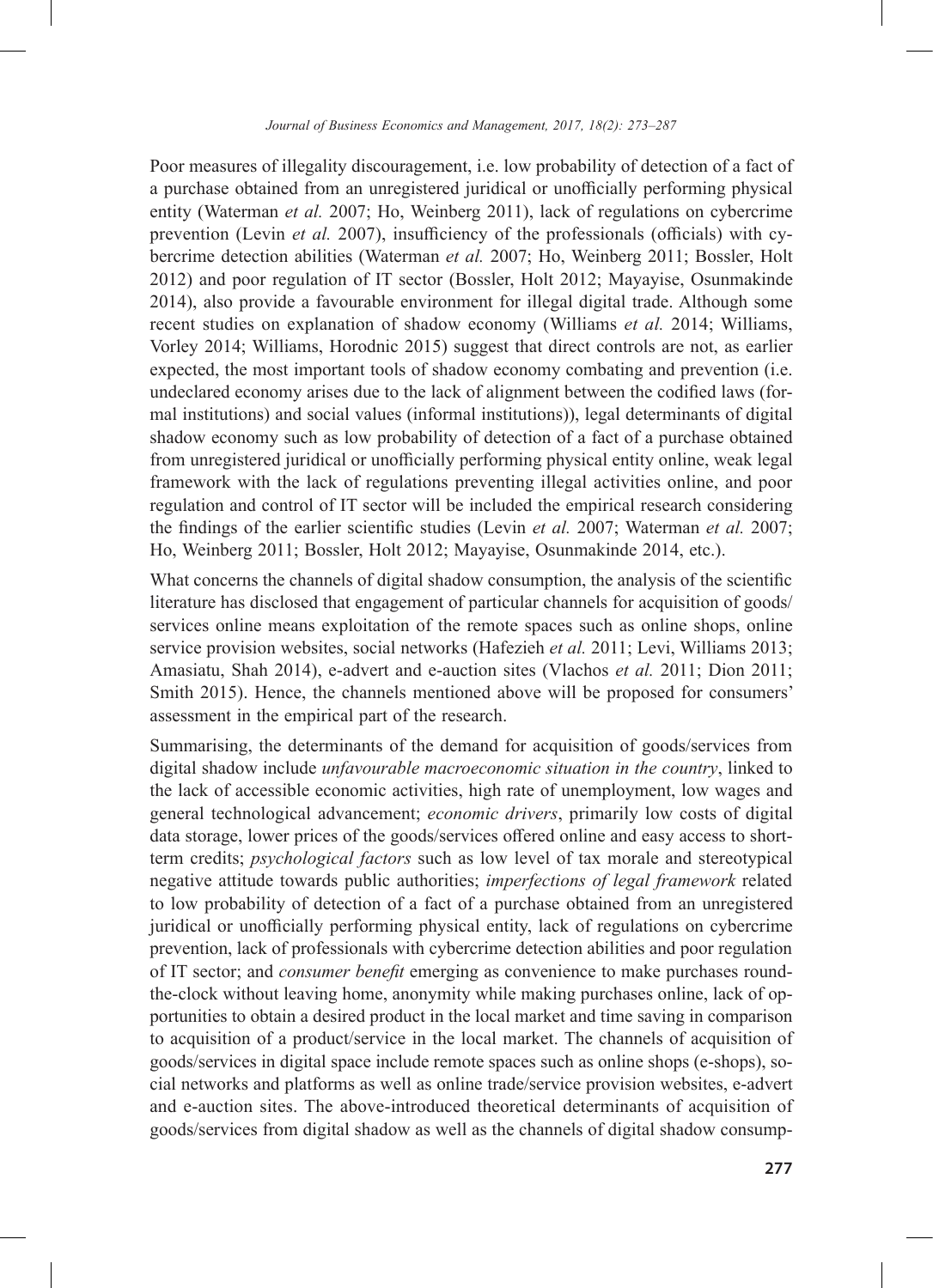tion identified in earlier scientific studies will be proposed for consumers' consideration in the empirical part of this research. Alongside with the channels of digital shadow consumption, we find it purposeful to identify what categories of goods/services are most commonly acquired via these channels, although as to our knowledge, scientific literature does not contain any previous research on this topic. The methodology and the results of the empirical research have been introduced in further sections of this article.

#### **3. The methodology of the empirical research**

In order to fulfil the defined aim of the research, the method of snowball sampling was employed for consumers' survey. This method is commonly applied for qualitative research due to ensured opportunities to achieve a hidden target population (Atkinson, Flint 2001).

The questionnaire for the survey was composed of three structural parts: the first part was developed to establish demographic characteristics of consumers who operate in digital shadow markets; the second part covered the concepts of digital shadow economy proposed for consumers' evaluation in Likert scale; finally, the third part was developed to establish the determinants of acquisition of goods/services from digital shadow, to identify the acquisition channels and find out what categories of goods/services are most commonly acquired via these channels.

While estimating the sample of the survey, it was presumed that the total amount of population in Lithuania makes 3 million people, 66 percent of whom have Internet access (Lithuanian Department of Statistics 2014). In order to separate Internet consumers from the consumers who purchase goods/products in e-space, the criterion of e-purchase was applied, i.e. only the questionnaires filled in by the respondents, who confirmed having acquired a good or a service online, were selected for further processing of the survey results. The sample was estimated by using Sample Size Computation for Population Proportion Confidence Interval (ECS 2016):

$$
n = \frac{\left[t^2 \times p \times (1 - p)\right]}{e^2},\tag{1}
$$

where:  $n =$  sample size;  $t =$  the critical value of the normal distribution at  $\alpha/2$  (e.g. for a confidence level of 95%,  $\alpha$  is 0.05 and the critical value is 1.96);  $p =$  sample proportion (this can often be determined by using the results from a previous survey, or by running a small pilot study; when the researchers are unsure, it is best to use 50%, which is conservative and gives the largest sample size);  $e =$  percent error rate (5% for 95 percent confidence level).

Therefore, we obtain:  $n = 1.96*1.96*0.5*0.5/0.05*0.05 = 384.16$  or 384 individuals.

However, the real number of the respondents, available for the survey, composed 368 people, which determined a slight increase in the error rate up to 5.11 percent. The survey was carried out during the period of August – November, 2015, engaging the tools of e-survey development. The obtained data was processed with SSPS and Microsoft Excel software.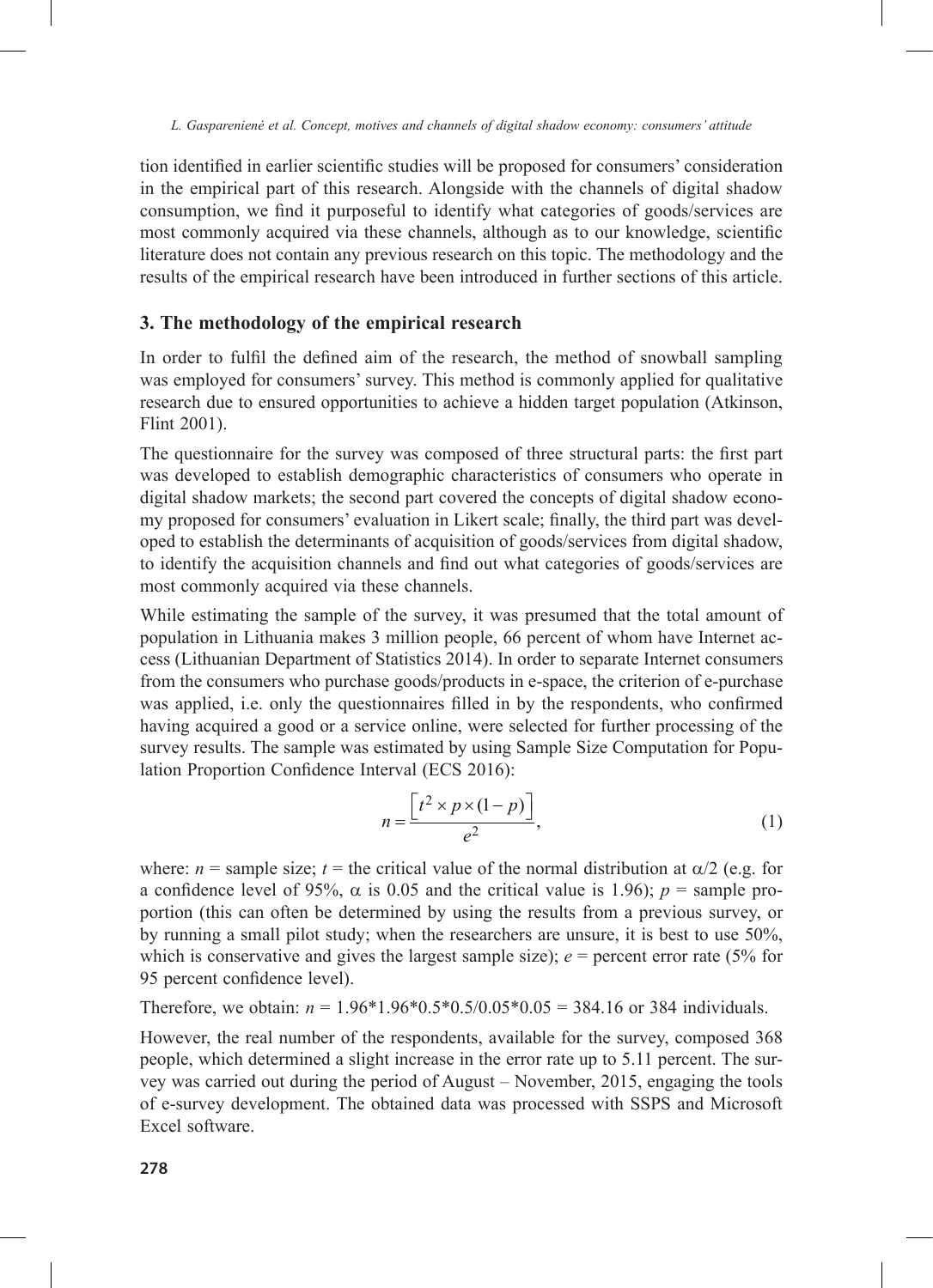# **4. The results of the empirical research**

The survey has enabled to identify the following demographic characteristics of consumers in digital shadow economy:

- *– by age,* the majority of consumers, who form the demand in digital shadow economy, is composed of young people aged from 16 to 29 (69.8 percent of the total number of survey participants);
- *– by occupation,* the biggest part of the respondents (46.7 percent of the total number of survey participants) was composed of students; experts made 18.2 percent, employees and IT professionals – respectively 7.9 and 7.6 percent of the respondents;
- *– by income,* the majority of the respondents (25.5 percent of the total number of survey participants) fall into the group of consumers, whose earnings make from 501 to 1000 EUR per month; 21.2 percent of the respondents pointed out not earning any income, which can be explained by a large number of students (46.7 percent of the respondents) among the total number of survey participants;
- *– by education,* nearly a half of the respondents (45.9 percent of the total number of survey participants) indicated having higher education; slightly smaller part  $-39.4$ percent of the respondents – pointed out having secondary education;
- *– by gender*, the survey involved 31.3 percent of male and 63 percent of female;
- *– by marital status,* 41.3 percent of the respondents indicated living with their parents whereas 17.7 percent are married with children.

With reference to Malhotra and Birks (2003), who state that 0.6 stands for the lowest critical value of questionnaire reliability in economic research, 0.6 was selected as the lowest critical value of *Cronbach alpha* coefficient for this research. *Cronbach alpha* coefficient, calculated for the second part of the questionnaire, was equal to 0.6, which proposes that the survey questions reflect the researched dimension with appropriate accuracy. *Kendall's coefficient of concordance* was equal to 0.061, and value *p* was equal 0.000, which discloses weak, but statistically significant compatibility of respondents' opinions. In Table 1, the mean ranks (i.e. average values of the elements in the data set), estimated for the proposed concepts of digital shadow economy, have been presented with a view to defining the concept of digital shadow economy from consumers' position and using it for the development of an instrument for measuring digital shadow economy in further research.

The concepts with average ranks of 3.5 and higher are considered accurately reflecting the nature of digital shadow economy from consumers' position whereas the ones with average ranks of 3.49 and lower are treated as poorly reflecting the nature of the researched phenomenon. The rank limit of 3.5 points remains the same for the entire research.

The results of the empirical research propose that *consumers are inclined to distinguish criminal activities (drugs, prostitution, credential steals, etc.) from illegal economic activities, which also violate established legal norms and regulations. The participants of the survey clearly perceive that the activities of digital shadow economy are performed exceptionally in electronic space without official registration of business and evading tax payment.*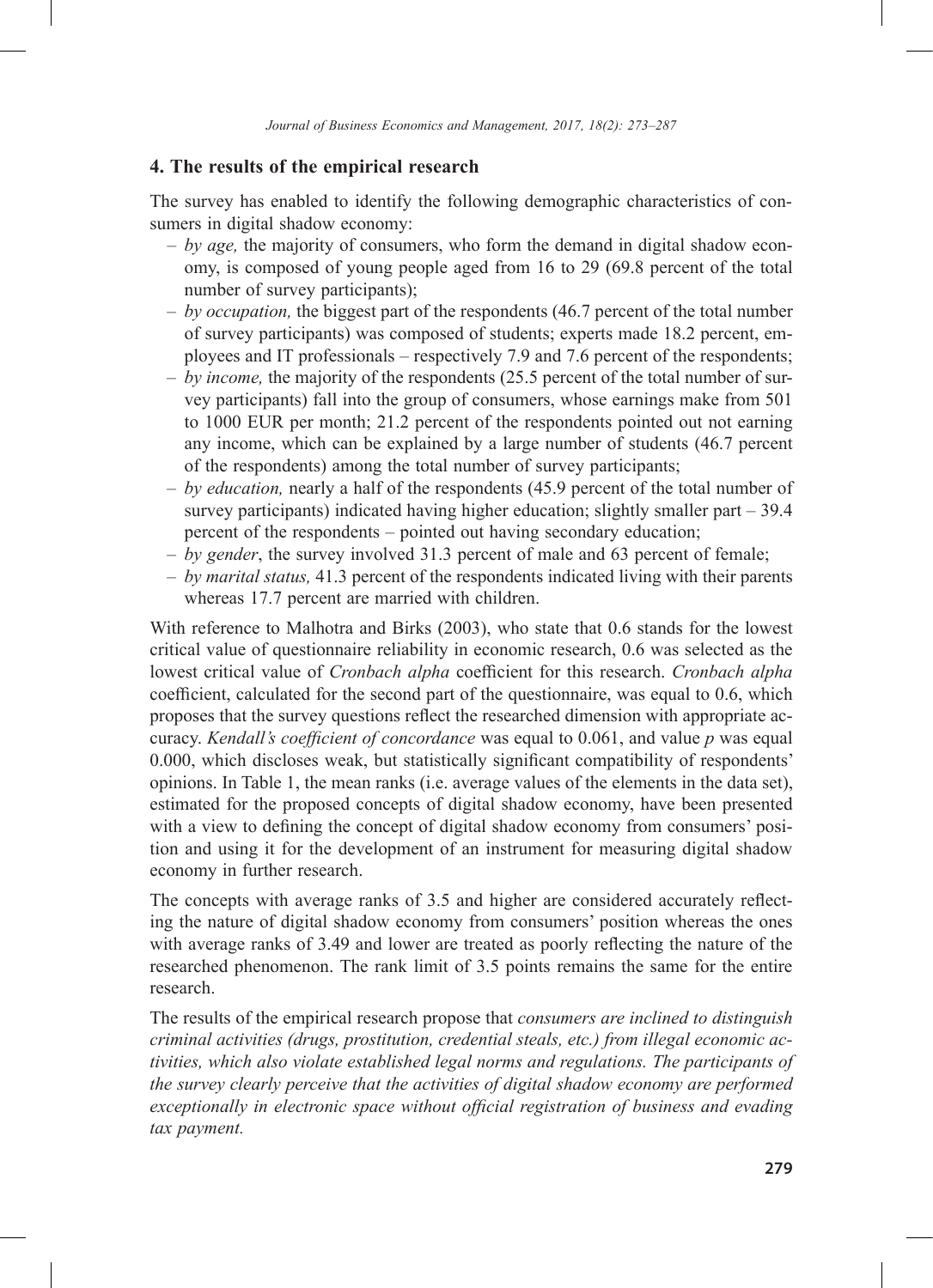| Table 1. Mean ranks for the proposed concepts of digital shadow economy: consumers' attitude |  |
|----------------------------------------------------------------------------------------------|--|
| (compiled by the authors with reference to the survey results)                               |  |

| No.            | Proposed concept of digital shadow economy                                                                                                                                                                                                                                                              | Mean<br>rank |                |              | Mode Minimum Maximum |
|----------------|---------------------------------------------------------------------------------------------------------------------------------------------------------------------------------------------------------------------------------------------------------------------------------------------------------|--------------|----------------|--------------|----------------------|
| 1              | Digital shadow economy is a part of shadow economy,<br>when illegal profit-driven online trade or service<br>provision is performed. The activities of digital<br>shadow economy have the trend to be of repeated<br>or non-repeated nature with or without changing IP<br>addresses/computer networks. | 3.48         | $\overline{4}$ | $\mathbf{1}$ | 5                    |
| 2              | Digital shadow economy refers to global networks<br>emerging in closed Internet forums and promoting<br>chains of e-crimes, including bank attacks, payment<br>card crimes, identity steals and other Internet<br>intrusions.                                                                           | 3.19         | 3              | 1            | 5                    |
| 3              | (Un)interrupted, financial gain driven provision of<br>particular commodities or services in the remote<br>space, performed without activity registration and<br>causing damage to an officially registered subject, who<br>provides similar commodities or services.                                   | 3.78         | $\overline{4}$ | 1            | 5                    |
| $\overline{4}$ | Digital shadow economy is an illegal operation in<br>the Internet space, which generates illegal money<br>flows for commodity/service providers or purchasers,<br>and deprives legal traders/service providers from the<br>revenue that could be officially accounted, calculated<br>and declared.      | 3.83         | $\overline{4}$ | 1            | 5                    |
| 5              | Digital shadow economy refers to the trade in e-space,<br>performed without paying any taxes to the state<br>budget, excluding purely criminal activities such as<br>drug trafficking, prostitution, etc.                                                                                               | 3.53         | $\overline{4}$ | 1            | 5                    |

*Cronbach alpha* coefficient, calculated for the third part of the questionnaire, was equal to 0.823, which proposes that the survey questions reflect the researched dimension with appropriate accuracy. *Kendall's coefficient of concordance* was equal to 0.133, and value *p* was equal 0.000, which discloses weak, but statistically significant compatibility of respondents' opinions. The mean ranks, estimated for the determinants of acquisition of goods/services from digital shadow markets, have been introduced in Table 2. The data in Table 2 reveals that, *in the group of macroeconomic and economic determinants*, *lower price* is the most significant determinant (mean rank is equal to 4.08) of acquisition of goods/services from digital shadow markets. The other weighty determinants in this group include *unfavourable economic situation in the country* (mean rank is equal to 3.67) and *technological advancement* (mean rank is equal to 3.66).

*In the group of miscellaneous determinants*, *IT advantages* (mean rank is equal to 4.03), *time saving in comparison to acquisition of a product/service in the local market* (mean rank is equal to 3.95) and *lack of opportunities to obtain a desired product in the local market* (mean rank is equal to 3.95) can be treated as significant determinants of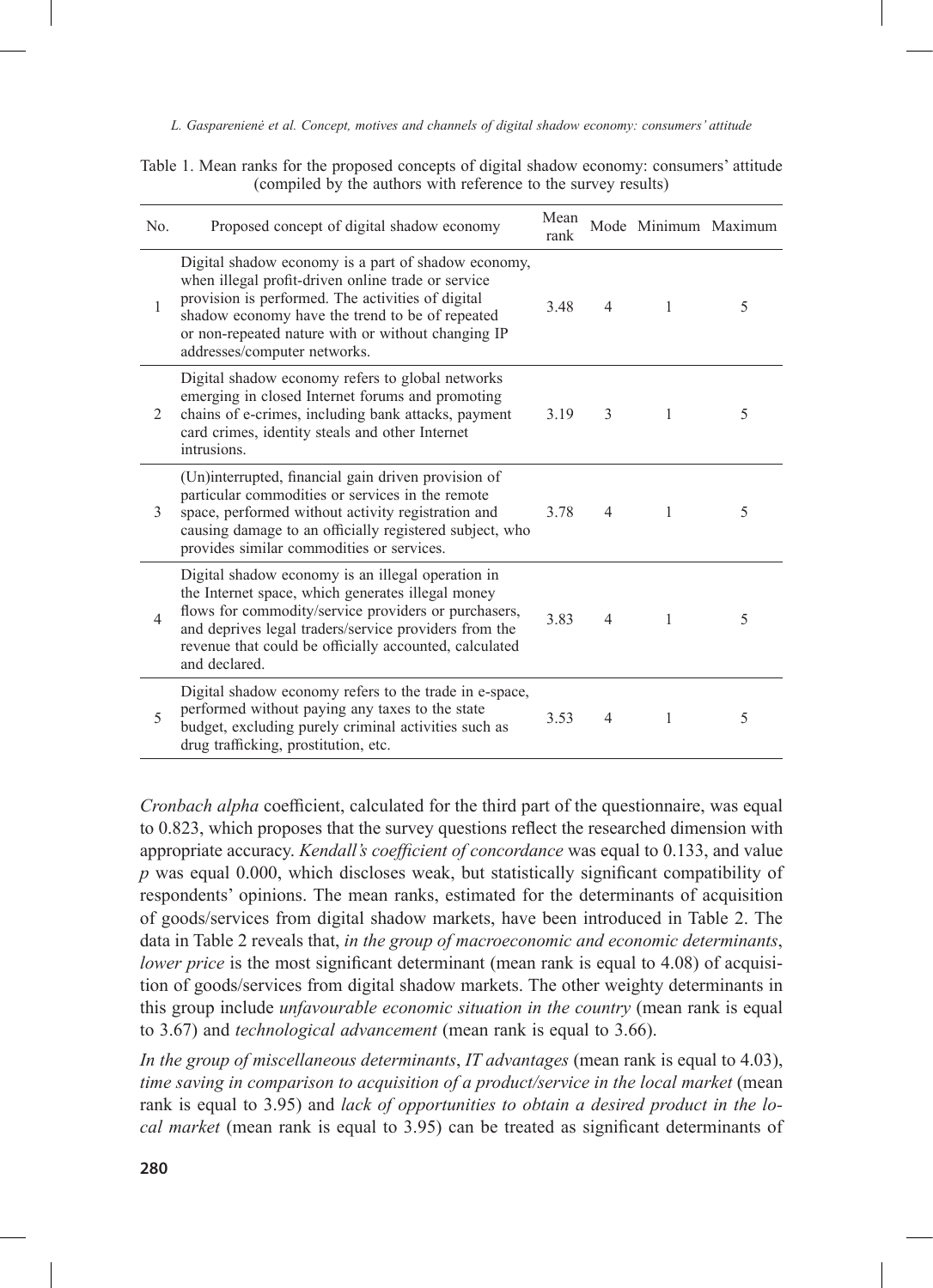acquisition of goods/services from digital shadow markets with their mean ranks exceeding 3.50 points. In general sense, the factors mentioned above might, undoubtedly, be attributed to the determinants of the overall e-trade. Nevertheless, according to the consumers, they serve as extra motives to acquire products or services from illegal traders since they enable exploiting the advantages provided by e-space.

| Determinant/determinant group                                                                                                                                 | Mean<br>rank |                |   | Mode Minimum Maximum |  |  |  |
|---------------------------------------------------------------------------------------------------------------------------------------------------------------|--------------|----------------|---|----------------------|--|--|--|
| Macroeconomic and economic determinants                                                                                                                       |              |                |   |                      |  |  |  |
| Lack of accessibility of economic activities                                                                                                                  | 3.02         | 3              | 1 | 5                    |  |  |  |
| Unfavourable economic situation in the country (high rate<br>of unemployment, low wages)                                                                      | 3.67         | $\overline{4}$ | 1 | 5                    |  |  |  |
| Technological advancement (simple access to the Internet,<br>quality of software and hardware, bearable costs of mobile<br>and Internet connection)           | 3.66         | 4              | 1 | 5                    |  |  |  |
| Low costs of digital data storage                                                                                                                             | 3.45         | $\overline{4}$ | 1 | 5                    |  |  |  |
| Lower price                                                                                                                                                   | 4.08         | 4              | 1 | 5                    |  |  |  |
| Spread of financial innovations (e.g. accessibility of a short-<br>term credit online)                                                                        | 3.26         | 3              | 1 | 5                    |  |  |  |
| Psychological determinants                                                                                                                                    |              |                |   |                      |  |  |  |
| Low level of tax morale                                                                                                                                       | 3.45         | 3              | 1 | 5                    |  |  |  |
| Stereotypical negative attitude towards public authorities                                                                                                    | 3.38         | 3              | 1 | 5                    |  |  |  |
| Legal determinants                                                                                                                                            |              |                |   |                      |  |  |  |
| Low probability of detection of a fact of a purchase<br>obtained from unregistered juridical or unofficially<br>performing physical entity without paying VAT | 3.26         | 3              | 1 | 5                    |  |  |  |
| Weak legal framework with the lack of regulations<br>preventing cybercrime                                                                                    | 3.32         | 3              | 1 | 5                    |  |  |  |
| Lack of professionals with cybercrime detection abilities,<br>which determines low fear of punishment                                                         | 3.37         | 3              | 1 | 5                    |  |  |  |
| Poorly regulated and controlled legal framework of IT<br>sector                                                                                               | 3.42         | 3              | 1 | 5                    |  |  |  |
| Miscellaneous determinants                                                                                                                                    |              |                |   |                      |  |  |  |
| IT advantages (convenience, opportunity to make purchases<br>round-the-clock without leaving home, anonymity)                                                 | 4.03         | $\overline{4}$ | 1 | 5                    |  |  |  |
| Lack of opportunities to obtain a desired product in the<br>local market                                                                                      | 3.83         | $\overline{4}$ | 1 | 5                    |  |  |  |
| Time saving in comparison to acquisition of a product/<br>service in the local market                                                                         | 3.95         | $\overline{4}$ | 1 | 5                    |  |  |  |

Table 2. The determinants of acquisition of goods/services from digital shadow markets (compiled by the authors with reference to the survey results)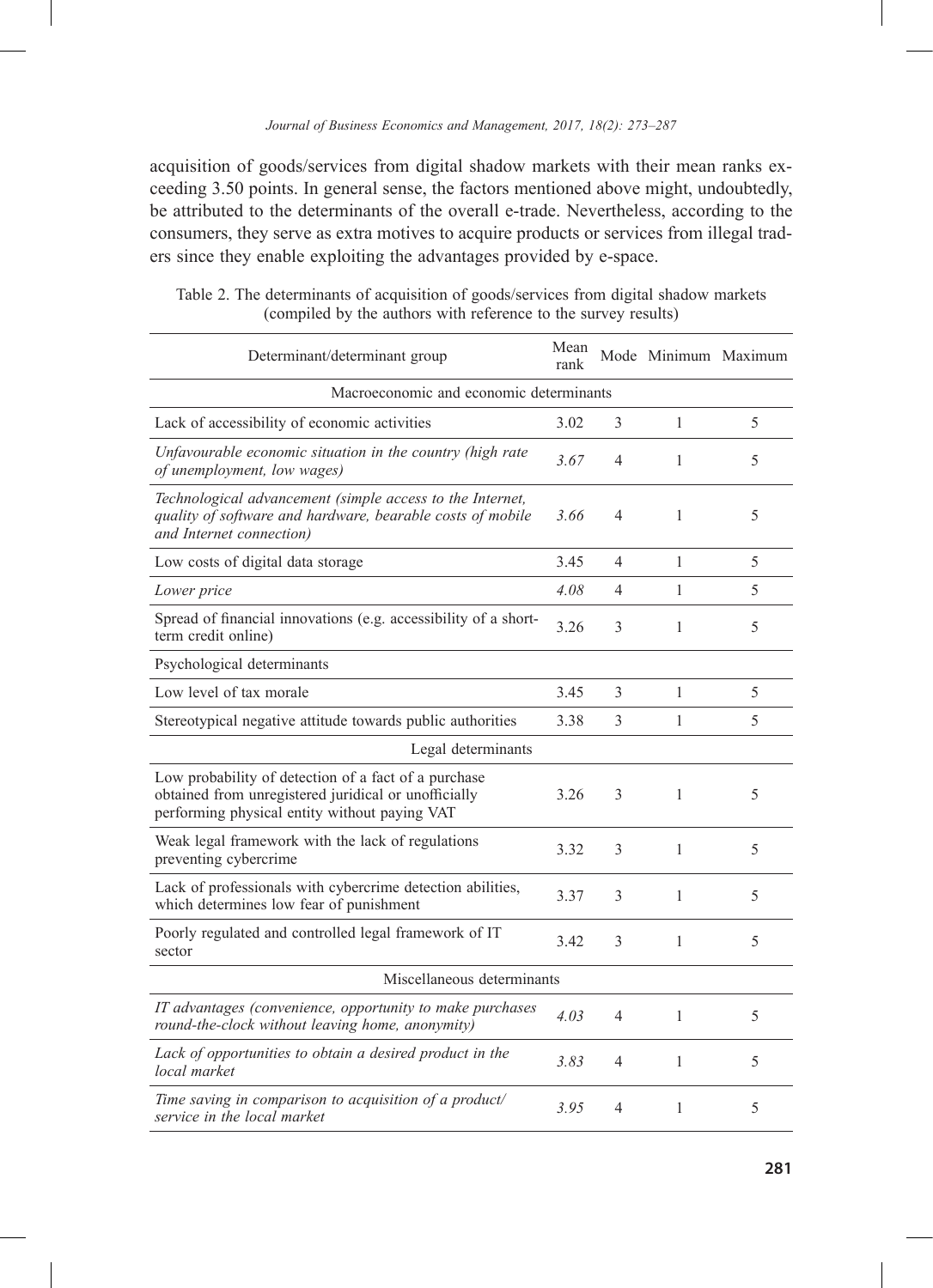Psychological and legal determinants have been found insignificant to acquisition of goods/services from digital shadow market with their low estimated mean ranks.

Further in the research, the respondents were asked to specify the channels, most commonly engaged for acquisition of goods/services from digital shadow markets.

The results revealed that 42 percent of the respondents acquire goods/services from eshops; 37 percent of the respondents use websites for classified adverts such as *skelbiu. lt, manodrabuziai.lt,* etc.; 20 percent of the respondents purchase goods/services from the suppliers operating in social platforms.

The categories of goods/services, acquired in digital shadow markets via the channels mentioned above, cover clothing and footwear (as it was marked by 27 percent of the respondents), trips and entertainment (as it was pointed out by 23 of the respondents), cosmetics and perfume (as it was indicated by 19 percent of the respondents) (see Figure 1).



Fig. 1. The categories of the goods/services acquired via the channels of digital shadow consumption, percent (compiled by the authors with reference to the results of the survey)

It is important to note that smuggled cigarettes, alcohol and other kinds of illegal goods/ services are acquired only by the minority (0.7 percent) of the respondents, which proposes that e-space is not the basic channel for acquisition of illegal goods/services. Summarizing, it could be concluded that consumers are inclined to distinguish the digital shadow economy from cybercrime, and treat it as an illegal operation in the Internet space, which generates illegal money flows for commodity/service providers or purchasers, and deprives legal traders/service providers from the revenue that could be officially accounted, calculated and declared. The most significant determinants of acquisition of goods/services from digital shadow markets include lower prices, unfavourable economic situation in the country, general technological advancement, IT advantages, time saving in comparison to acquisition of a product/service in the local market, and lack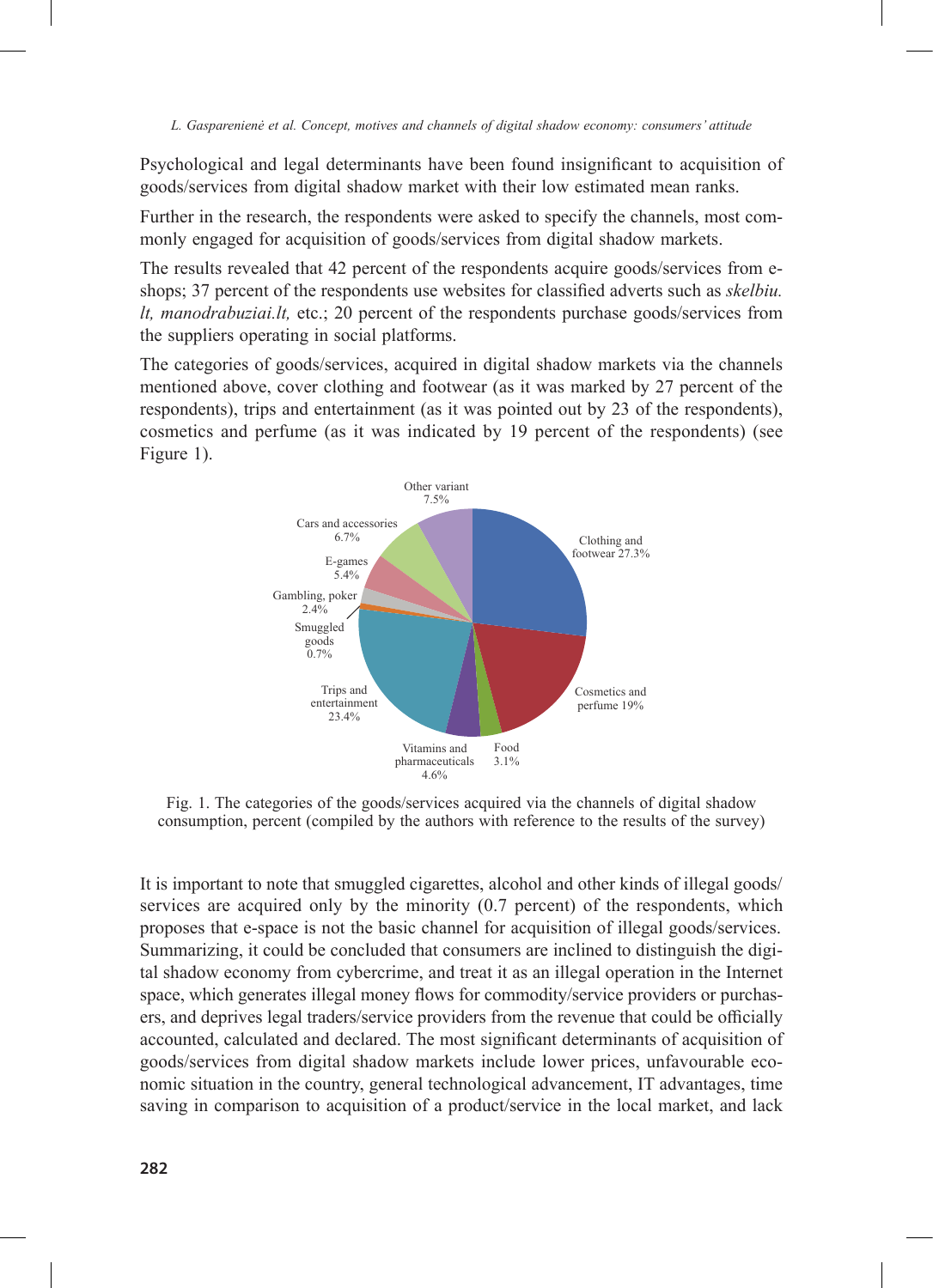of opportunities to obtain a desired product in the local market. Hence, the demand for goods/services, acquired from digital shadow markets, is mainly driven by economic determinants. E-shops, social networks and websites are the channels, most commonly employed for acquisition of goods/services in digital space; the categories of goods/ services acquired by these channels include clothing and footwear, trips and entertainment, cosmetics and perfume.

### **Conclusions**

The research has enriched the theory of shadow economy with the concept of digital shadow economy from consumers' position. It has been established that digital shadow economy refers to an illegal operation in the Internet space, which generates illegal money flows for commodity/service providers or purchasers, and deprives legal traders/ service providers from the revenue that could be officially accounted, calculated and declared.

The research of the scientific literature has disclosed that digital shadow economy in its general sense refers to illegal, unreported or unrecorded activities online, driven by profit, tax evasion, gain or circumvention of legal regulations, excluding cybercriminal activities as the latter refer to criminal offenses rather than to economy generators.

The empirical research has revealed a clear consumers' perception that the concept of digital shadow economy should be distinguished from the concept of criminal activities. E-shops, social networks and websites are the channels, most commonly engaged for acquisition of goods/services in digital space, and the categories of goods/services acquired by these channels cover clothing and footwear, trips and entertainment, cosmetics and perfume.

Purification of the concept of digital shadow economy from consumers' position enables to formulate the concept of digital shadow economy, which is a significant contribution to the evolution of the theory of digital shadow economy, and can enable to develop an instrument for measuring the scopes of digital shadow economy in further research. The further research may cover estimation of the share of digital shadow economy in the scope of traditional shadow economy. Deviation of the results is the basic limitation of this research. Hence, to alleviate the problem of deviation, it would be purposeful to conduct a representative survey in future studies on the topic of digital shadow economy. Considering practical implementation of the research results, it should be noted that they are topical to the authorities empowered to fight with shadow economy since the research has enabled to identify the main channels of digital shadow economy, through which illegal transactions in e-space are commonly made. What is more, the research has disclosed that the largest part of consumers are not inclined to check the status of an e-entrepreneur, which, undoubtedly, serves as an extra motive to avoid official registration of e-business. Hence, the task of the authorities is to develop the measures aimed at elimination of this motive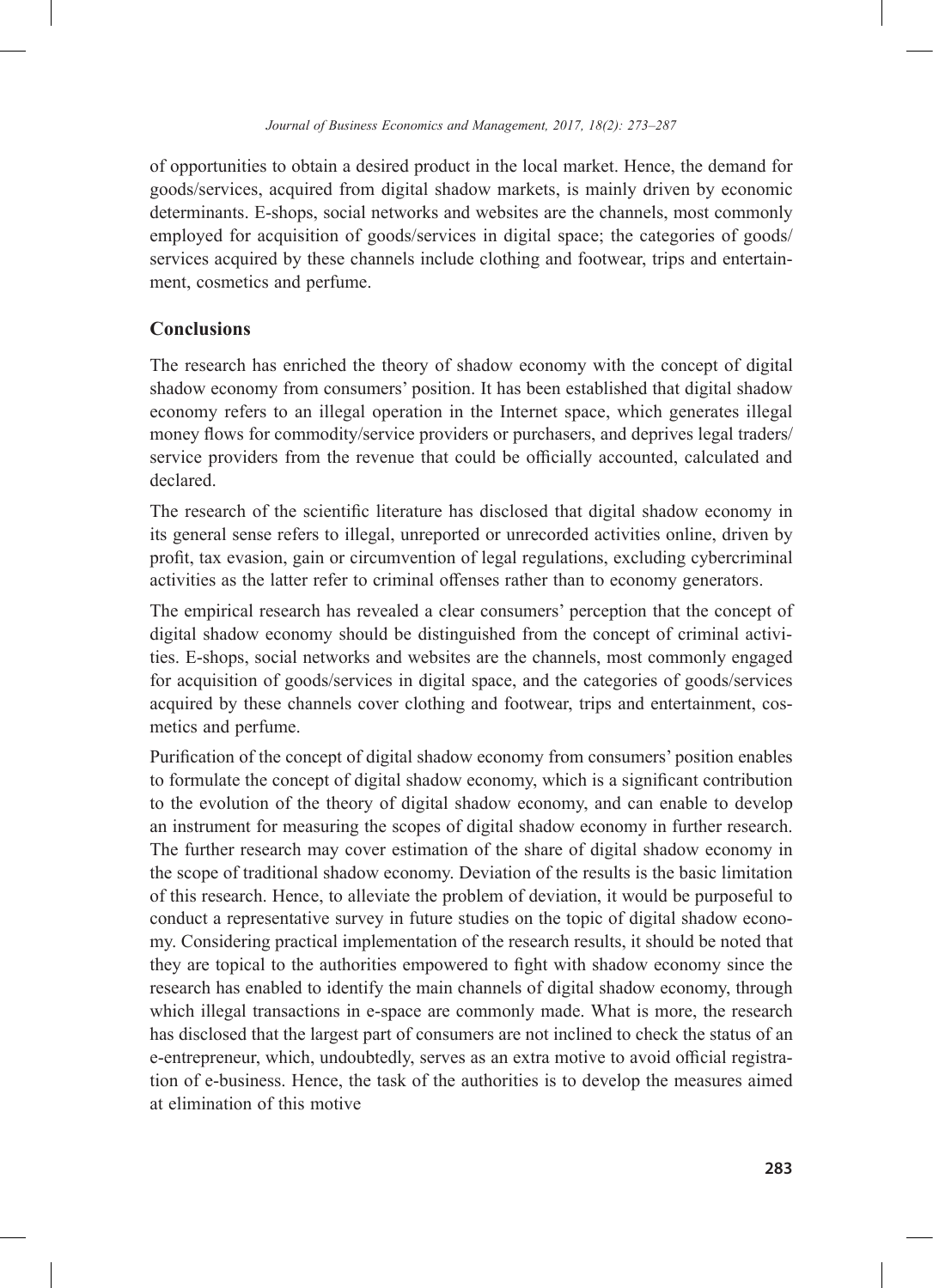# **Funding**

This work was supported by the Research Council of Lithuania [grant number MIP-15642].

#### **Disclosure statement**

The authors of this article do not have any competing financial, professional, or personal interests from other parties.

# **References**

Akintoye, K. A.; Araoye, O. E. 2011. Combating e-fraud on electronic payment system, *International Journal of Computer* 25(8): 48–53.

Alm, J.; Torgler, B. 2011. Do ethics matter? Tax compliance and morality, *Journal of Business Ethics* 101(4): 635–651. https://doi.org/10.1007/s10551-011-0761-9

Amasiatu, C. V.; Shah, M. H. 2014. First party fraud: a review of the forms and motives of fraudulent consumer behaviours in e-tailing, *International Journal of Retail & Distribution Management* 42(9): 805–817. https://doi.org/10.1108/IJRDM-05-2013-0112

Arango, J.; Baldwin-Edwards, M. 2014*. Immigrants and the informal economy in Southern Europe*. 2nd ed. London: Frank Cass.

Atkinson, R.; Flint, J. 2001. *Accessing hidden and hard-to-reach populations: snowball research strategies* [online], [cited 25 November 2015]. University of Surrey. Available from Internet: http://sru.soc.surrey.ac.uk/SRU33.pdf

Blackledge, J. M.; Coyle, E. 2010. E-fraud prevention based on the self-authentication of edocuments, *Digital Society* 10: 329–338. https://doi.org/10.1109/icds.2010.66

Bossler, A. M.; Holt, T. J. 2012. Patrol officers' perceived role in responding to cybercrime, *Policing* 35(1): 165–181. https://doi.org/10.1108/13639511211215504

Camarero, C.; Anton, C.; Rodriguez, J. 2014. Technological and ethical antecedents of e-book piracy and price acceptance: evidence from the Spanish case, *The Electronic Library* 32(4): 542–566. https://doi.org/10.1108/EL-11-2012-0149

Castro, D.; Bennett, R.; Andes, S. 2009. *Steal these policies: strategies for reducing digital piracy*  [online], [cited 18 November 2015]. The Information Technology and Innovation Foundation. Available from Internet: www.itif.org/files/2009-12-15.DigitalPiracy.pdf

Dion, M. 2011. Corruption, fraud and cybercrime as dehumanizing phenomena, *International Journal of Social Economics* 38(5): 466–476. https://doi.org/10.1108/03068291111123156

ECS. 2016. *Sample size computation for population proportion confidence interval* [online], [cited July 11 2016]. Eberly College of Science. Available from Internet: https://onlinecourses. science.psu.edu/stat500/node/31

Feige, E. F.; Urban, I. 2008. Measuring underground (unobserved, non-observed, unrecorded) economies in transition countries: can we trust GDP?, *Journal of Comparative Economics* 36(2): 287–306. https://doi.org/10.1016/j.jce.2008.02.003

Feige, E. L. 2007*. The underground economies – tax evasion and information distortion*. 2nd ed. Cambridge: Cambridge University Press.

Feige, E. L. 2012. New estimates of U.S. currency abroad, the domestic money supply and the unreported economy, *Crime, Law and Social Change* 57(3): 239–263. https://doi.org/10.1007/s10611-011-9348-8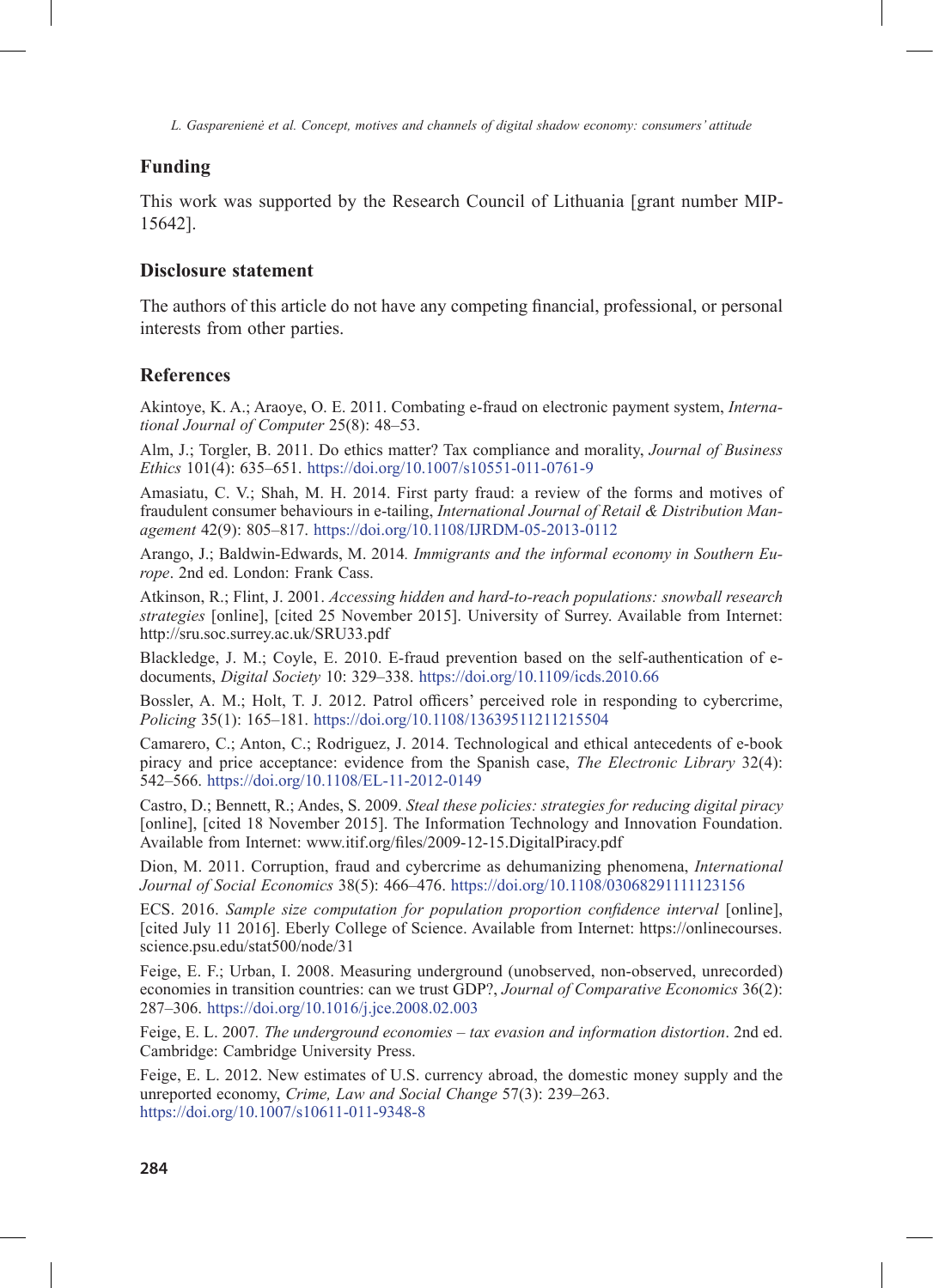Gaertner, W.; Wenig, A., 2012. *The economics of the shadow economy.* 1st ed. Berlin: Springer-Verlag.

Hafezieh, N.; Akhavan, P.; Eshraghian, F. 2011. Exploration of process and competitive factors of entrepreneurship in digital space: a multiple case study in Iran, *Education, Business and Society: Contemporary Middle Eastern Issues* 4(4): 267–279. https://doi.org/10.1108/17537981111190051

Harris, L. C.; Daunt, K. 2013. Managing customer misbehaviour: challenges and strategies, *Journal of Services Marketing* 27(4): 281–293. https://doi.org/10.1108/08876041311330762

Herley, C.; Florencio, D. 2010. *Nobody sells gold for the price of silver: dishonesty, uncertainty and the underground economy* [online], [cited 28 November 2015]. Springer Link. Available from Internet: http://link.springer.com/chapter/10.1007%2F978-1-4419-6967-5\_3#page-1

Higgins, G. E.; Wolfe, S. E.; Markum, C. D. 2008. Digital piracy: an examination of three measurements of self-control, *Deviant Behaviour* 29(5): 440–461. https://doi.org/10.1080/01639620701598023

Ho, J.; Weinberg, C. B. 2011. Segmenting consumers of pirated movies, *Journal of Consumer Marketing* 28(4): 252–260. https://doi.org/10.1108/07363761111143141

Holz, T.; Engelberth, M.; Freiling, F. 2009. Learning more about the underground economy: a case-study of keyloggers and dropzones, in M. Backes, P. Ning. (Eds.). *Computer Security – ESORICS 2009. ESORICS 2009. Lecture Notes in Computer Science, vol. 5789.* Springer, Berlin, Heidelberg. https://doi.org/10.1007/978-3-642-04444-1\_1

Ingram, J. R.; Hinduja, S. 2008. Neutralizing music piracy: an empirical examination, *Deviant Behavior* 29(4): 334–366. https://doi.org/10.1080/01639620701588131

Karanfil, F. 2008. Energy consumption and economic growth revisited: does the size of unrecorded economy matter?, *Energy Policy* 36(8): 3029–3035. https://doi.org/10.1016/j.enpol.2008.04.002

Levi, M.; Williams, M. L. 2013. Multi-agency partnerships in cybercrime reduction, *Information Management & Computer Security* 21(5): 420–443. https://doi.org/10.1108/IMCS-04-2013-0027

Levin, A.; Dato-on, M. C.; Manolis, C. 2007. Deterring illegal downloading: the effects of threat appeals, past behaviour, subjective norms, and attributions of harm*, Journal of Consumer Behaviour* 6(2/3): 111–122. https://doi.org/10.1002/cb.211

Lithuanian Department of Statistics. 2014. *Informacinės visuomenės plėtros 2014 metų apžvalga* [The review of information society development for 2014] [online], [cited 15 July 2015]. The Committee of Information Society Development. Available from Internet: statistika.ivpk.lt/ ataskaitos/atsisiusti/4050

Lithuanian Free Market Institute (LFMI). 2014. *Lietuvos šešėlinė ekonomika* [Lithuanian shadow economy] [online], [cited 23 November 2015]. Free Market Institute. Available from Internet: http://files.lrinka.lt/Seseline\_ekonomika/LSE3.pdf

Malhotra, N. K.; Birks, D. F. 2003. *Marketing research: an applied approach*. 2nd ed. New York: Pearson Education.

Mayayise, T.; Osunmakinde, I. O. 2014. E-commerce assurance models and trustworthiness issues: an empirical study, *Information Management & Computer Security* 22(1): 76–96. https://doi.org/10.1108/IMCS-01-2013-0001

McMillan Dictionary. 2015. *The term of e-fraud economy* [online], [cited 20 November 2015]. McMillan Online Dictionary. Available from Internet: http://www.macmillandictionary.com/dictionary/british/e-fraud

Moore, T.; Clayton, R.; Anderson, R. 2009. The economics of online crime, *Journal of Economic Perspectives* 23(3): 3–20. https://doi.org/10.1257/jep.23.3.3

Putniņš, T. J.; Sauka, A. 2014. *Shadow economy index for the Baltic countries 2009–2013* [online], [cited 15 March 2015]. The Centre for Sustainable Business at Stockholm School of Eco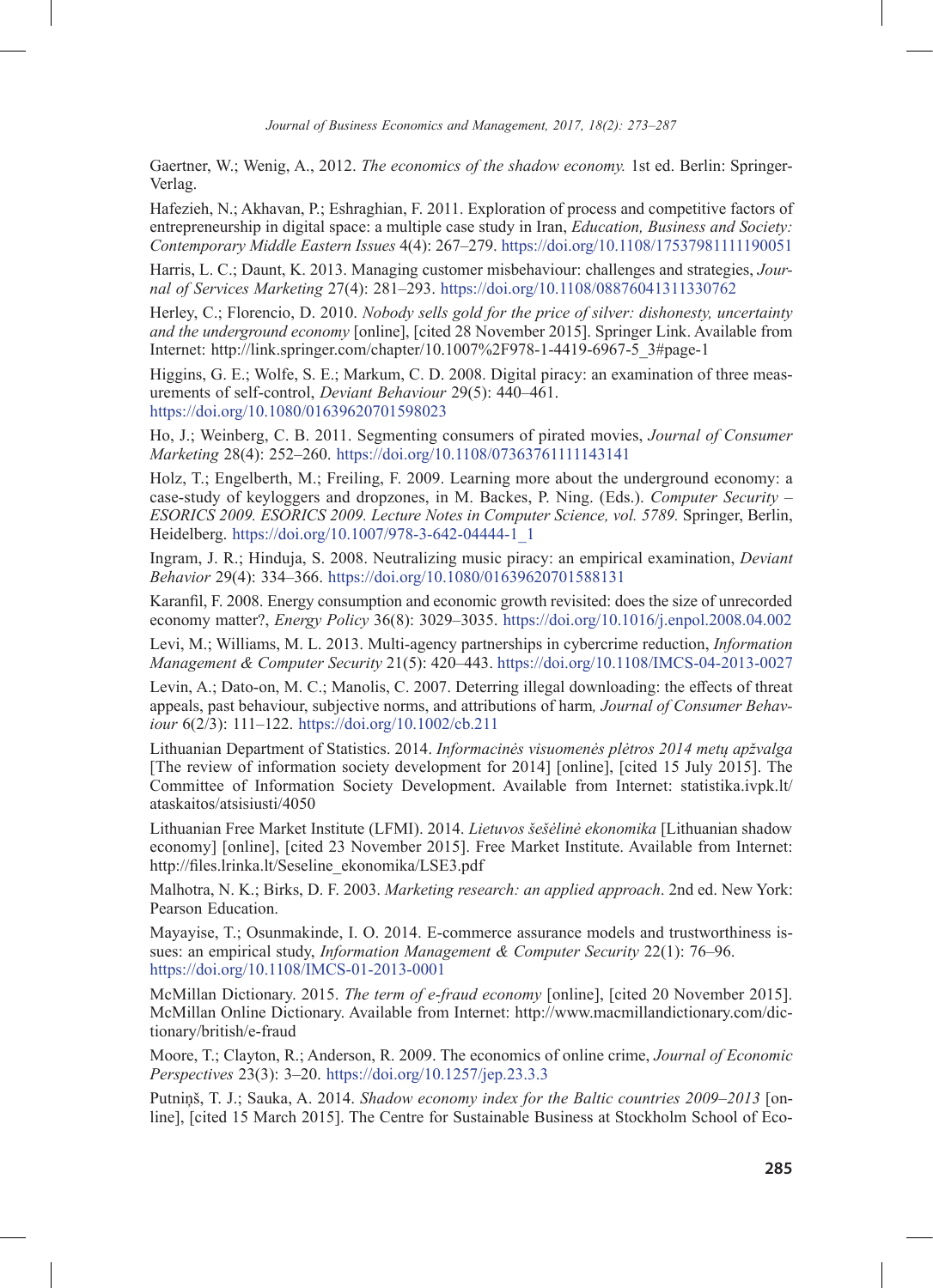nomics in Riga. Available from Internet: http://www.sseriga.edu/en/centres/csb/shadow-economyindex-for-baltics/

Schneider, F.; Buehn, A. 2013. *Estimating the size of the shadow economy: methods, problems and open questions* [online], [cited 10 December 2015]. The Institute for the Study of Labor. Available from Internet: http://www.economics.jku.at/papers/2013/wp1320.pdf

Schneider, F.; Buehn, A.; Montenegro, C. 2010. New estimates for the shadow economies all over the world, *International Economic Journal* 24(4): 443–461. https://doi.org/10.1080/10168737.2010.525974

Schneider, F.; Raczkowski, K.; Mróz, B. 2015. Shadow economy and tax evasion in the EU, *Journal of Money Laundering Control* 18(1): 34–51. https://doi.org/10.1108/JMLC-09-2014-0027

Shang, R.; Chen, Y.; Chen, P. 2008. Ethical decisions about sharing music files in the P2P environment, *Journal of Business Ethics* 80(2): 349–365. https://doi.org/10.1007/s10551-007-9424-2

Sirkeci, I.; Magnusdottir, L. B. 2011. Understanding illegal music downloading in the UK: a multi‐attribute model, *Journal of Research in Interactive Marketing* 5(1): 90–110. https://doi.org/10.1108/17505931111121543

Smith, G. S. 2015. Management models for international cybercrime, *Journal of Financial Crime 22*(1): 104–125. https://doi.org/10.1108/JFC-09-2013-0051

Šukytė, R. 2010. *Elektroninės komercijos vystymosi tendencijos Lietuvoje ir kitose ES šalyse* [The tendencies of the development of electronic commerce in Lithuania and other EU states] [online], [cited 11 December 2015]. Northern Lithuania College. Available from Internet: http://www.slk. lt/studentu-konferencijos/2010/articles/PDF/15\_VVs\_SLK\_R.%20Sukyte.pdf

Vlachos, V.; Minou, M.; Assimakopouos, V.; Toska, A. 2011. The landscape of cybercrime in Greece, *Information Management & Computer Security* 19(2): 113–123. https://doi.org/10.1108/09685221111143051

Waterman, D.; Ji, S. W.; Rochet, L. R. 2007. Enforcement and control of piracy, copying and sharing in the movie industry, *Review of Industrial Organisation* 30(4): 255–289. https://doi.org/10.1007/s11151-007-9136-x

Williams, C. C. 2014. *Confronting the shadow economy: evaluating tax compliance behaviour and policies*. 2nd ed. Cheltenham: Edward Elgar. https://doi.org/10.4337/9781782546047

Williams, C. C.; Franic, J.; Dzhekova, R. 2014. Explaining the undeclared economy in Bulgaria: an institutional asymmetry perspective, *South East European Journal of Economics and Business Volume* 9(2): 33–45. https://doi.org/10.2478/jeb-2014-0008

Williams, C. C.; Horodnic, I. A. 2015. Evaluating the prevalence of the undeclared economy in Central and Eastern Europe: an institutional asymmetry perspective*, European Journal of Industrial Relations* 21(4): 389–406. https://doi.org/10.1177/0143831X14568835

Williams, C. C.; Vorley, T. 2014. Institutional asymmetry: how formal and informal institutions affect entrepreneurship in Bulgaria, *International Small Business Journal* 33(8): 840–861. https://doi.org/10.1177/0266242614534280

Williams, P.; Nicholas, D.; Rowlands, I. 2010. The attitudes and behaviours of illegal downloaders, *Aslib Proceedings* 62(3): 283–301. https://doi.org/10.1108/00012531011046916

Yip, M.; Shadbolt, N.; Tiropanis, N.; Webber, C. 2012. *The digital underground economy: a social network approach to understanding cybercrime* [online], [cited 28 October 2015]. University of Southampton. Available from Internet: http://eprints.soton.ac.uk/343351/4/yip\_de2012.pdf

Yu, C. P.; Young, M. L.; Ju, B. C. 2015. Consumer software piracy in virtual communities: an integrative model of heroism and social exchange, *Internet Research* 25(2): 317–334. https://doi.org/10.1108/IntR-08-2013-0187